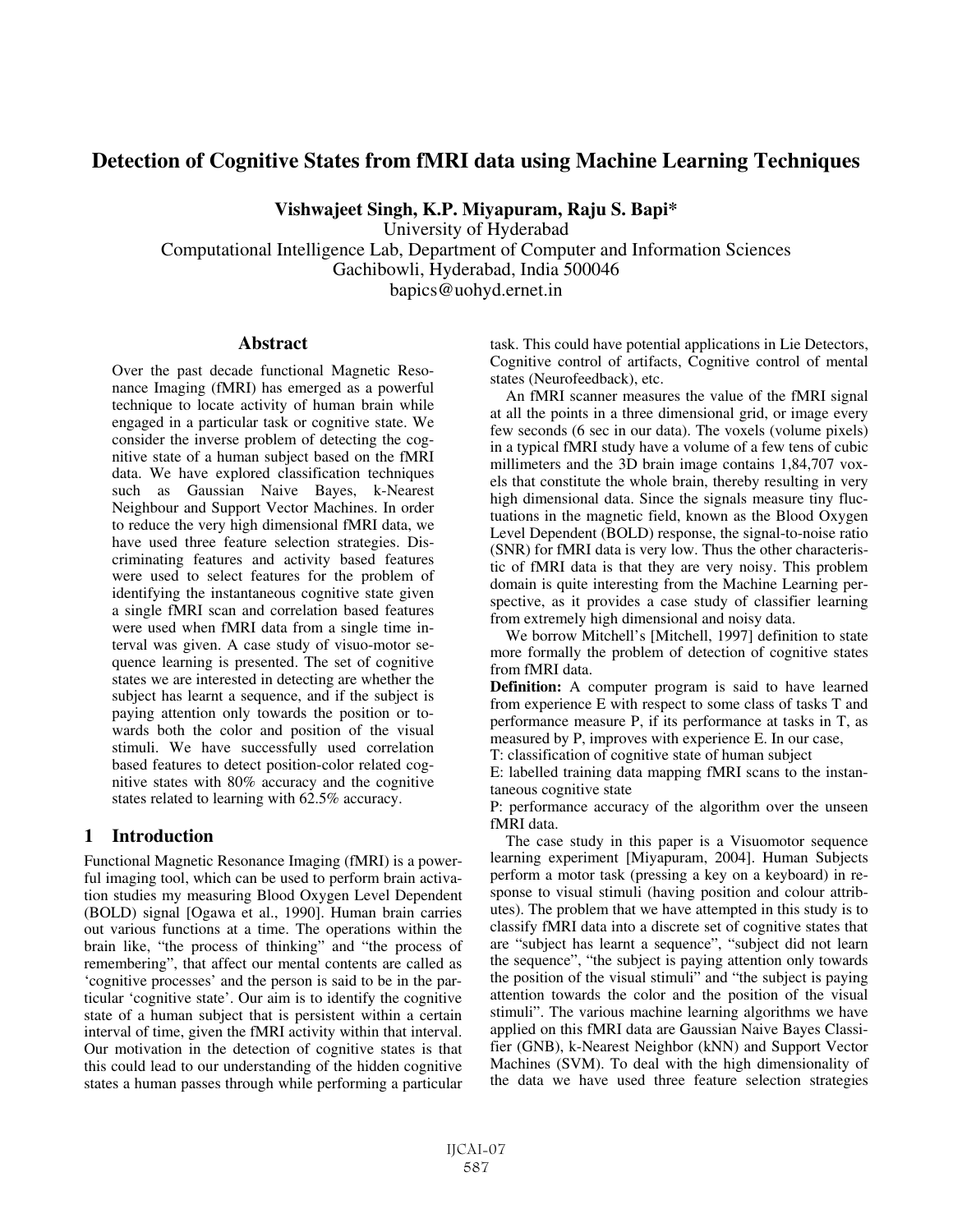namely, Discriminating features, Activity based features and Correlation based features.

## **2 Materials and Methods**

#### **2.1 Machine Learning Classifier Techniques**

A classifier is a function which takes input a set of examples and outputs a class label to each input example, where class label belongs to a discrete set of possible categories. In our case the classifier is a function of the form:

f : fMRI-sequence( $t_1, t_2$ )  $\rightarrow$  CognitiveState

where fMRI-sequence( $t_1, t_2$ ) is the sequence of fMRI images collected during the contiguous time interval  $[t_1, t_2]$ , and where CognitiveState is the set of cognitive states to be discriminated.

We explored three classifier training methods: a Gaussian Naive Bayes (GNB), k-Nearest Neighbor (kNN), and linear Support Vector Machines (SVM). These classifiers were selected because they have been used successfully earlier by [Mitchell et al., 2003, 2004; Wang et al., 2004] for solving similar problem as well as in other applications involving high dimensional data. For example, Naive Bayes Classifiers, kNN and SVM have all been used for text classification problems [Nigam et al., 2000], where the dimensionality of the data is approximately  $10<sup>5</sup>$ , corresponding to the natural language vocabulary.

### **2.2 fMRI Task Procedure**

The fMRI experiment consisted of a visuomotor sequence learning task. A set of two circles filled with different colours (Yellow, Red, Green or Blue) appeared simultaneously at two distinct positions (Top, Bottom, Left, or Right) on a screen. The correct order of the sequence is to be learnt by trial and error based on the spatial positions of the visual stimuli. In one task (P2P), the response was required to be generated according to the position of the stimuli. In another task (P2C) the subjects had to respond using an arbitrary rule with the following mapping: Green – Top, Red – Right, Blue – Bottom, and Yellow – Left. The entire sequence to be learnt consisted of six such sets. Hence this sequence learning task is called a 2 x 6 task. Subjects continue to practice the same sequence repeatedly for 4 sessions (6 sequence blocks, of 36 sec each, per session). Human brain is involved in many activities at a time. There are many background processes such as respiration, heart beat, mood, etc. that are not related to the task being performed. Hence fMRI studies must be designed to quantify relative changes in brain activity. For this purpose, the sequence blocks alternated with baseline blocks (18 sec each) in which subjects performed keypresses (using the same rule as in sequence task) viewing visual stimuli presented randomly one at a time.

### **2.3 Feature Selection and Data Abstraction**

**Data preprocessing:** The case studies involve fMRI data of five normal subjects. As shape and size of brain varies for each individual, images need to be transformed into the coordinate system of a standard brain. This transformation would help in standardization of reporting of co-ordinates of the brain space across different studies. To achieve this, two types of brain images were collected for each subject. The first type of image referred to as a functional image, captures brain activation via the BOLD response. The second type of image, called the structural image, captures the static physical brain structure at higher resolution. First the structural images of all the subjects were standardized [Friston et al., 1995] to a template image and the resulting parameters were used for standardizing all the functional images of each subject to the template. The end result of this preprocessing step is that all the image data are in same size and approximately same shape.

**Data Abstraction:** As we are interested in training classifiers that work across subjects and as the strength of the BOLD response varies from subject to subject, abstracting the data is very important. Hence we adopted a normalization method in which the algorithm rescales the data in each scan of every subject such that the mean value of the resulting data is zero, i.e.

 $Y^{\dagger} = (X^{\dagger} - meanX^{\dagger}) / stdX^{\dagger}, t = 1 ... n$ 

Where  $X<sup>t</sup>'s$  and  $Y<sup>t</sup>'s$  are the data before and after normalization, respectively and, *meanX<sup>t</sup>* and  $stdX<sup>t</sup>$  are the mean and the standard deviation of  $X<sup>t</sup>$ , respectively.

The other approach for data abstraction is a method that takes the correlation of the selected features to transform the real image data.

**Feature Selection:** Feature selection, as a preprocessing step to machine learning, is effective in reducing dimensionality, removing irrelevant data, increasing learning accuracy, and improving result comprehensibility. However, the increase in the dimensionality of the data poses a severe challenge to many existing feature selection methods with respect to efficiency and effectiveness. The enormity of data may cause serious problems to many machine learning algorithms with respect to scalability and learning performance. For example, high dimensional data (i.e., data sets with hundreds or thousands of features) can contain high degree of irrelevant and redundant information which may greatly degrade the performance of the learning algorithms. Therefore, feature selection becomes very necessary for machine learning tasks when facing high dimensional data. The first two methods, i.e. Discrim and Active, are the same as used by [Mitchell et al., 2003, 2004; Wang et al., 2004].

**Select the** *n* **most discriminating voxels (Discrim):** In this method, voxels (features) are selected based on their ability to distinguish one target class from the other.

**Select the** *n* **most active voxels (Active):** In this method, voxels are selected based on their ability to distinguish either target class from the baseline condition.

**Select the** *n* **feature pairs whose correlation discriminates the target classes (CorrPair):** This technique is inspired from the feature selection algorithm Corona [Yang et al., 2005] which uses correlation information among features to select them. Traditional feature subset selection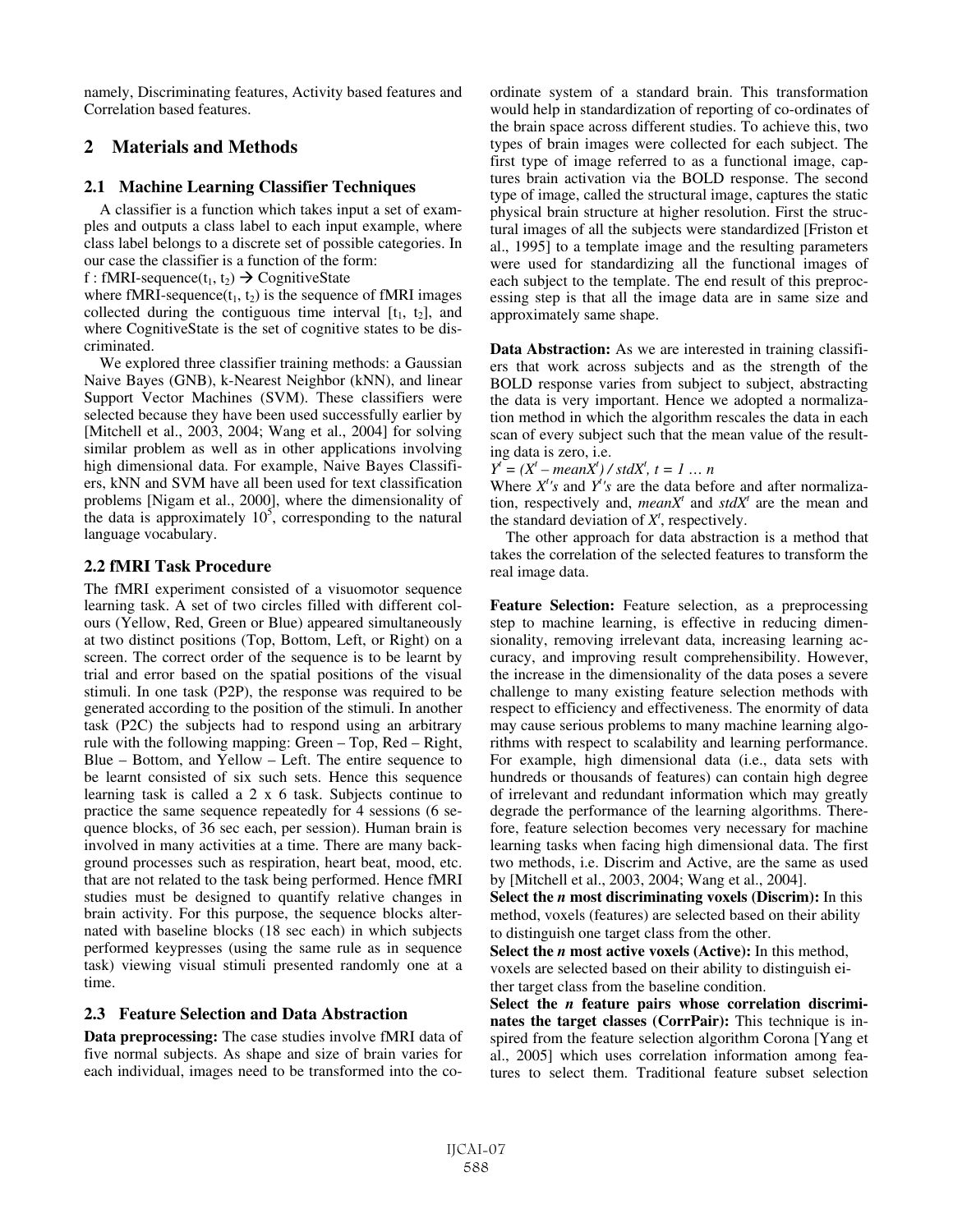techniques such as Recursive Feature Elimination [Ambroise and McLachlan, 2002] and Fast Correlation Based Filter (FCBF) [Yu and Liu, 2003] lose this information as they use the feature data only. In this method, voxel pairs are selected based on their ability discriminate the target classes. The correlation value between these voxel pairs is then used as feature vector to train the classifiers.

# **3 Case Study**

Our case study involves fMRI data collected when subjects are enagaged in visuo-motor sequence learning experiments. In these experiments, subjects learn the correct sequence of response by trial and error and continue to perform it until the end of the experiment. Therefore there are task–related changes at the neuronal level occurring continuously in different areas of the brain. These changes are reflected as changes in the activity at different voxels in fMRI images.

#### **3.1 P2P Vs P2C Classification Study**

Firstly, we have considered the problem of training classifiers to detect the cognitive states, "the subject is paying attention only towards the position of the visual stimuli" and "the subject is paying attention towards the color and the position of the visual stimuli". When the subject is performing the P2P task he pays attention towards the position of the visual stimuli and responds only according to the position of the stimuli, the color of the stimuli is irrelevant. Whereas when the subject is performing the P2C task he pays attention towards the position of the visual stimuli and responds according to the color of the stimuli. Hence the essential difference between these two tasks is the way in which the response is generated after seeing the position of the visual stimuli.



Figure 1: The Difference in the response generated during P2P and P2C Tasks

The assumption here is that since the set of brain areas underlying spatial and color perception are distinct, the cognitive states reflecting the two tasks can be distinguished based on the fMRI signals.

In this particular case study we have tried to capture this difference in our classifier function. We have used the Discriminating features and Active feature selection strategies to train a classifier function of the form  $f: I_t \to CogenitiveS$ *tate*, where  $I_t$  is an fMRI scan at a single time instance and *CognitiveState* takes values of P2P or P2C. Results of single subject classification are shown in Table 1.

For multiple subjects, the detection of instantaneous cognitive state using Discrim and Active features was below random classification. We have successfully used the correlation based feature selection to train the classifier function of the form  $f: \langle I_1 \dots I_r \rangle \rightarrow \text{CognitiveState}$  where  $\langle I_1 \dots I_r \rangle$ is a set of fMRI scans taken in a time interval of length *t* and *CognitiveState* takes on values P2P and P2C.

Table 1: Results of Single-Subject Classifiers detecting instantaneous cognitive states in P2P Vs P2C classification study

| Feature   | No. of   | <b>GNB</b> | <b>KNN</b> | <b>KNN</b> | <b>SVM</b> |
|-----------|----------|------------|------------|------------|------------|
| Selection | Features |            | $(k = 5)$  | $(k = 9)$  |            |
| Discrim   | 50       | 97.91      | 98.332     | 97.78      | 98.61      |
| Discrim   | 100      | 98.19      | 100        | 99.86      | 98.61      |
| Discrim   | 200      | 98.61      | 99.722     | 99.72      | 98.61      |
| Active    | 50       | 92.34      | 98.332     | 97.34      | 98.47      |
| Active    | 100      | 92.49      | 98.472     | 98.05      | 98.47      |
| Active    | 200      | 92.91      | 99.026     | 98.61      | 98.47      |

Table 2 shows the results of using correlation based feature selection technique where the average accuracy of the multiple subject classifier is above that of a random classifier, for *t* taking values 12, 36 and 72. The "leave-onesubject-out" strategy was used for training multiple-subject classifiers.

Table 2: Results of Multiple subjects classifiers using CorrPair feature selection in P2P Vs P2C classification study

| Feature   | No. of   | <b>GNB</b> | <b>KNN</b> | <b>KNN</b> | <b>SVM</b> |
|-----------|----------|------------|------------|------------|------------|
| Selection | Features |            | $(k = 5)$  | $(k = 9)$  |            |
| $t=12$    | 200      | 56.66      | 51.66      | 58         | 51.65      |
| $t=36$    | 200      | 65         | 67.5       | 65         | 57.5       |
| $t=72$    | 200      | 75         | 65         | 75         | 60         |
| $t=12$    | 474      | 58.33      | 51.66      | 50.8       | 44.1       |
| $t=36$    | 474      | 75         | 67.5       | 75         | 60         |
| $t=72$    | 474      | 80         | 75         | 80         | 70         |

All three classifiers, GNB, kNN and SVM have performed successfully and have given much better results than random-chance classification. Using the CorrPair (*t*=72) feature selection method gave the optimal results where the number of features is 474 and the number training samples were 16. The results show the superior performance of GNB and kNN (*k*=9) classifiers over the SVM.

### **3.2 Early Vs Late Learning Study**

In the second phase, we have considered the problem of training classifiers to detect the cognitive states, "subject has learnt the sequence (Late stage where the performance is smooth and automatic)" and "subject did not learn the sequence (Early stage where the performance is deliberate and error-prone)." In both the tasks, P2P and P2C, the subjects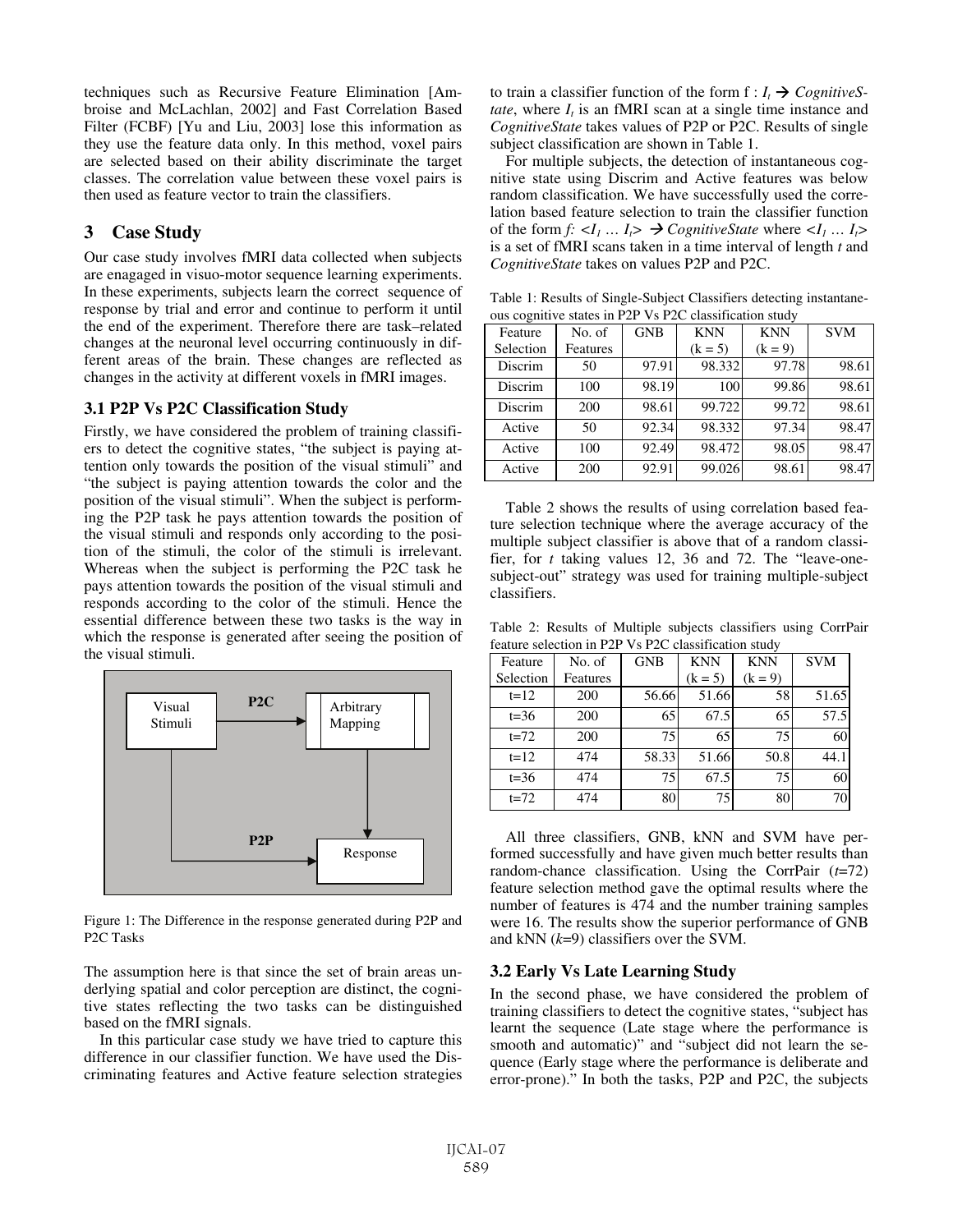have to learn the position sequences (or the order in which to press on the keypad, given the visual stimuli). This sequence is learnt by a process of trail and error.



Figure 2: The Difference in the response generated during Early and Late Learning Periods

In this case study we try to detect whether the subject has learnt the sequence or not, irrespective of the task he is performing. It is to be noted that this classification task is potentially more difficult than the earlier one. The assumption here is that the brain processes related to early learning are distinguishable from those engaged in the later part. Further, it is also assumed that the cognitive states corresponding to the two learning stages are similar across the P2P and P2C tasks. We have used the Discriminating features and the Activity based feature selection methods to find a classification function of the form  $f: I_t \to CognitiveState$  where  $I_t$  is a fMRI scan at a single time instance and *CognitiveState* takes values as either "Early Learning" or "Late Learning". As in previous case study, we were successful in training single subject classifiers.

Table 3: Results of Single-Subject Classifiers detecting instantaneous cognitive states in Early Vs Late Learning study

| Feature   | No. of   | <b>GNB</b> | <b>KNN</b> | <b>KNN</b> | <b>SVM</b> |
|-----------|----------|------------|------------|------------|------------|
| Selection | Features |            | $(k = 5)$  | $(k = 9)$  |            |
| Discrim   | 50       | 50         | 100        | 100        | 98.6       |
| Discrim   | 100      | 60         | 100        | 100        | 98.6       |
| Discrim   | 200      | 65         | 100        | 100        | 98.6       |
| Active    | 50       | 80         | 100        | 100        | 98.6       |
| Active    | 100      | 80         | 100        | 100        | 98.6       |
| Active    | 200      | 80         | 100        | 100        | 98.6       |

We obtained less than random classification for multiple subject classifications using Discrim and Active features.

We have successfully used the correlation based feature selection to train the classifier function of the form

f:  $\lt I_1$  ...  $I_t \gt \rightarrow CognitiveState$ , where  $\lt I_1$  ...  $I_t \gt$  is a set of fMRI scans taken in a time interval of length *t* and *CognitiveState* takes on values — "Early Learning" or "Late Learning".

Table 4 shows the results of using correlation based feature selection technique where the average accuracy of the multiple subject classifier is above that of a random classifier, for t taking values 12, 36 and 72. The "leave-onesubject-out" strategy was used for training multiple-subject classifiers.

Table 4: Results of Multiple Subject classification using CorrPair feature selection in Early Vs Late: Learning Study

| Feature   | No. of   | <b>GNB</b> | <b>KNN</b> | <b>KNN</b> | <b>SVM</b> |
|-----------|----------|------------|------------|------------|------------|
| Selection | Features |            | $(k = 5)$  | $(k = 9)$  |            |
| $t=12$    | 200      | 62.5       | 51         | 62.5       | 52.5       |
| $t=36$    | 200      | 52.5       | 55         | 65         | 35         |
| $t=72$    | 200      | 55         | 50         | 55         | 30         |
| $t=12$    | 445      | 56.7       | 50         | 58.3       | 42.5       |
| $t=36$    | 445      | 62.5       | 43         | 60         | 50         |
| $t=72$    | 445      | 55         | 55         | 50         | 35         |

All three classifiers, GNB, kNN (k=9) have performed satisfactorily and have given better results than random classification, whereas the performance of the SVM was very poor. Using the CorrPair (t=36) feature selection method gave the optimal results where the number of features is 445 and the number of training samples were 32. The results show the superior performance of GNB and kNN (k=9) classifiers over the SVM.

One important point that we have noticed is that the overall performance of the multi-subject classifier in this case study has decreased as compared to the "P2P Vs P2C" case study. One possible reason for this could be that that different subjects learn the sequence at different rates. For this purpose, we have designated the first two sessions of the experiment as the "Early Learning" period and the last two sessions as the "Late Learning" period. This criterion might not efficiently account for the subjective variations.

### **4 Discussion**

The field of machine learning techniques for classification of data is very huge. We have tried a number of different techniques [Singh, 2005] that are suited for the high dimensional data of fMRI. The paper has taken up as a case study data from a real fMRI experiment employing visuomotor sequence learning task. Here the present state of brain is a function of its previous states and the present input (visual stimuli), a function which is unknown. Hence classification in such a dynamically varying situation is a very challenging. The learning task in this paper is inherently different from previous case studies of [Wang et al., 2004], such as the Picture Vs Sentence Study, in which the present state of the brain is just a function of its present input (picture & sentence). As with any cognitive experiments, there will be overlapping and distinct brain areas associated with the respective cognitive processes – position and colour processing in our case studies. As the focus of the present paper is detection of cognitive states, comparision of our results to the literature in cognitive neuroscience is beyond the scope.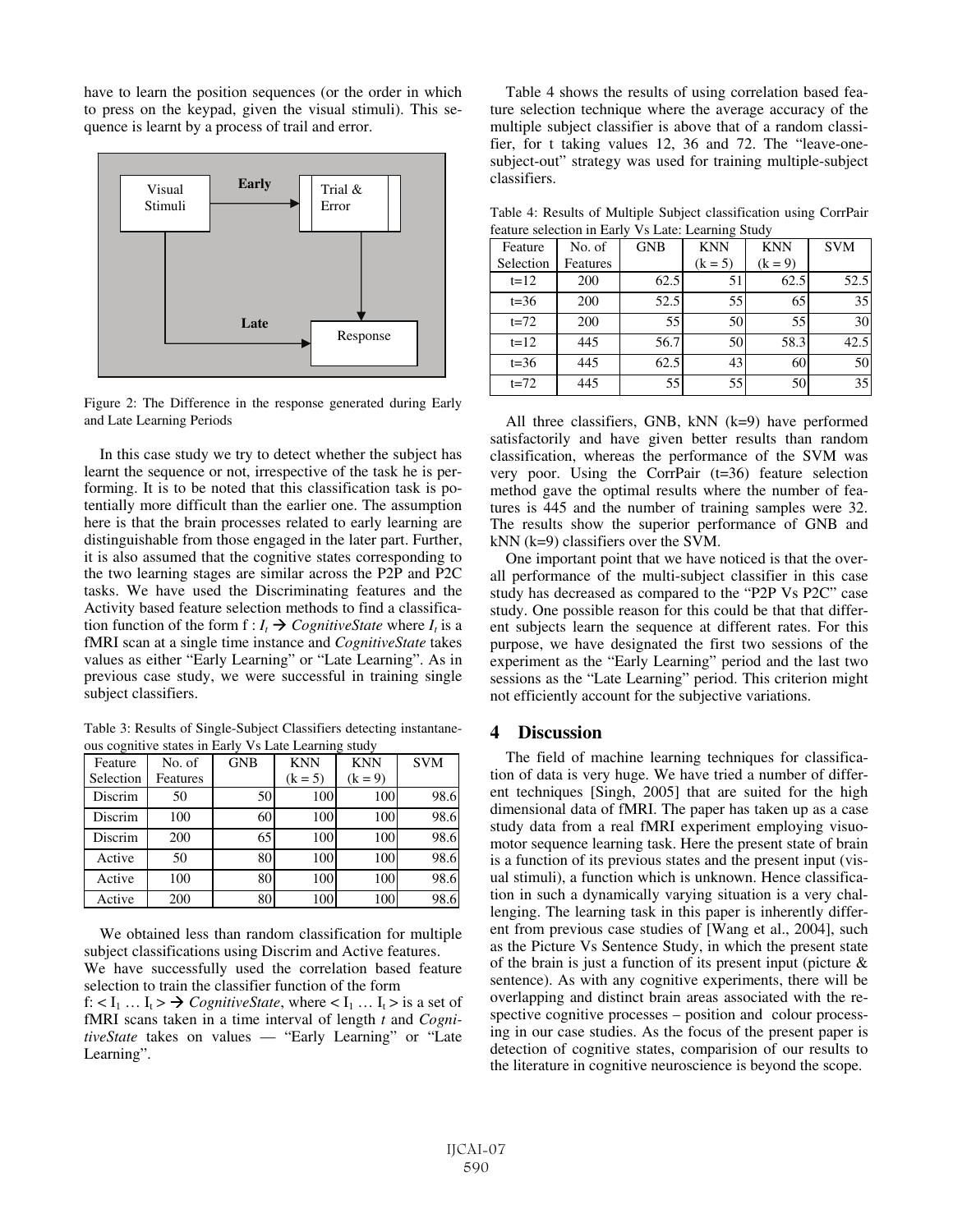Problems related to artifacts in data have been dealt with appropriate preprocessing techniques commonly used for FMRI data. The additional challenge posed by this data was feature selection. Hence, we have focused on comparison of different classifiers and also the feature selection strategies. The three difficulties namely, 'high dimensionality', `different shapes & sizes of the brain' and `variations in the activity level across subjects', are the major reasons for the superior performance of the single-subject classifiers over multisubject classifiers and are primary hurdles in the `feature selection problem'.

The existing feature selection algorithms, like FCBF and Corona, could not be implemented in such a high dimensional feature space. Hence we had to opt the strategies which were described earlier in the section 2. The drawback of these strategies is that we do not know the optimal number of features to select, and hence we have to do a lot of trial and error until we get good result or we conclude that we cannot get any better result further. In spite of these drawbacks, the correlation based strategies outperformed the activity based or discriminating feature selection methods when tested across subjects. Also, this can be successfully used in the absence of a domain expert, who identifies the regions of interest (ROI's) in the human brain given the nature of the task and reduces the need of feature selection.

The reason for the better performance of the correlation based features as compared to the Discriminating features and the Activity based features in the multi-subject classifier training scenario is that they are not using the voxel (feature) activity values directly as feature vector to train the classifiers, instead they are abstracting the voxel values and using the correlation between the voxels as the feature vector for training, hence the problem of variations in the activity level across subjects is addressed. Whereas the Discriminating features and the Activity based features use the voxel activity values directly as features to train the classifiers and face the problem of difference in the activity levels across the subjects.

The results showed superior performance of GNB and kNN over the SVM. This was similar to Semantic Category Study of [Mitchell et al., 2003] where the number of training samples per class was very less (10). This is quiet opposite to the results obtained in the Picture versus Sentence study, where the number of training samples per class was 40 and the SVM out-performed the GNB and kNN. So we speculate that when the training samples are small in number GNB out-performs SVM.

### **5 Conclusions**

The results obtained in the two case studies, i.e., "P2P Vs P2C Study" and "Early Vs Late Learning Study", prove that the problem of detection of cognitive states in such a high dimensional feature space is feasible when right choice of features is made along with methods to abstract data As future work to this project we suggest the following:

1. The problem of multiple subject classifiers learning to detect the instantaneous cognitive states.

2. Finding new future selection methods for such a high dimensional and periodically changing data.

## **Acknowledgments**

The fMRI data was collected by grants from Kawato Dynamic Brain Project, Exploratory Research for Advanced Technology, Japan. We thank Drs. Kenji Doya and Kazuyuki Samejima for their help with fMRI experiments.

### **References**

- [Ambroise and McLachlan, 2002] C. Ambroise and G. J. McLachlan. Selection bias in gene extraction on the basis of microarray gene-expression data. *Proceedings of the National Academy of Sciences*, *USA*, 99(10):6562– 6566, May 2002.
- [Friston et al., 1995] K. Friston, J. Ashburner, C. Frith, J. Poline, J. Heather and R. Frackowiak. Spatial registration and normalisation of images. *Human Brain Mapping*, 2:165–189, 1995.
- [Mitchell, 1997] T. Mitchell. *Machine Learning*. McGraw Hill, 1997.
- [Mitchell et al., 2003] T. Mitchell, R. Hutchinson, M. Just, R. Niculescu, F. Pereira and X. Wang. Classifying instantaneous cognitive states from fMRI data. In *American Medical Informatics Association Symposium*, 465– 469, 2003.
- [Mitchell et al., 2004] T. Mitchell, R. Hutchinson, R. Niculescu, F.Pereira, X. Wang, M. Just and S. Newman. Learning to decode cognitive states from brain images. *Machine Learning*, 57(1-2):145–175, October 2004.
- [Miyapuram, 2004] K. P. Miyapuram, Visuomotor Mappings and Sequence Learning: A Whole-Brain fMRI Investigation, Master's thesis, Department of Computer and Information Sciences, University of Hyderabad, India, 2004.
- [Nigam et al., 2000] K. Nigam, A. McCallum, S. Thrun and T. Mitchell. Text classification from labeled and unlabeled documents using EM. *Machine Learning*, 39:103– 104, 2000.
- [Ogawa et al., 1990] S. Ogawa, T. Lee, A. Kay and D. Tank, Brain magnetic resonance imaging with contrast dependent on blood oxygenation. In *Proceedings of the National Academy of Sciences, USA*, 87:9868–9872, 1990.
- [Singh, 2005] Vishwajeet Singh, Detection of Cognitive States from fMRI data using Machine Learning Techniques, Master's thesis, Department of Computer and Information Sciences, University of Hyderabad, India, 2005.
- [Wang et al., 2004] X. Wang, R. Hutchinson, and T. Mitchell. Training fMRI classifiers to detect cognitive states across multiple human subjects. In *Advances in Neural Information Processing Systems*, 16:709–716, 2004.